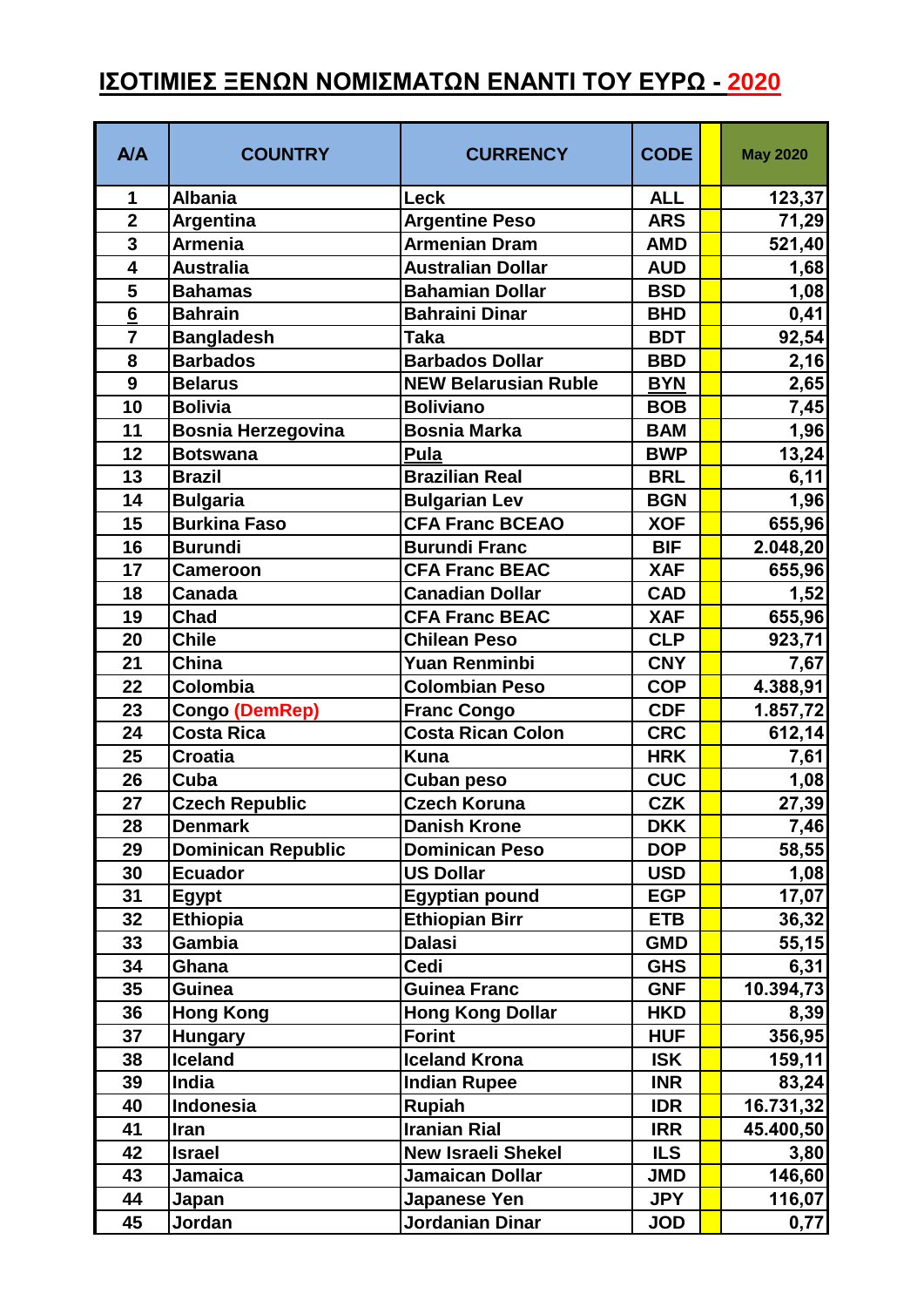| A/A | <b>COUNTRY</b>             | <b>CURRENCY</b>           | <b>CODE</b> | <b>May 2020</b> |
|-----|----------------------------|---------------------------|-------------|-----------------|
| 46  | <b>Kazakhstan</b>          | <b>Tenge</b>              | <b>KZT</b>  | 467,05          |
| 47  | Kenya                      | <b>Kenyan Shilling</b>    | <b>KES</b>  | 115,90          |
| 48  | <b>Kuwait</b>              | <b>Kuwaiti Dinar</b>      | <b>KWD</b>  | 0,34            |
| 49  | Lebanon                    | <b>Lebanese Pound</b>     | <b>LBP</b>  | 1.636,28        |
| 50  | Libya                      | <b>Libyan Dinar</b>       | <b>LYD</b>  | 1,53            |
| 51  | <b>Madagascar</b>          | <b>Malagasy Ariary</b>    | <b>MGA</b>  | 4.127,02        |
| 52  | <b>Malawi</b>              | <b>Kwacha</b>             | <b>MWK</b>  | 795,62          |
| 53  | <b>Malaysia</b>            | <b>Malaysian Ringgit</b>  | <b>MYR</b>  | 4,72            |
| 54  | <b>Maldive Is.</b>         | <b>Rufiyaa</b>            | <b>MVR</b>  | 16,65           |
| 55  | <b>Mauritania</b>          | Ouguiya                   | <b>MRU</b>  | 40,58           |
| 56  | <b>Mauritius</b>           | <b>Maur Rupee</b>         | <b>MUR</b>  | 43,54           |
| 57  | <b>Mexico</b>              | <b>Mexican Peso</b>       | <b>MXN</b>  | 26,82           |
| 58  | <b>Moldova</b>             | <b>Moldovan Leu</b>       | <b>MDL</b>  | 19,63           |
| 59  | Mongolia                   | <b>Tugrik</b>             | <b>MNT</b>  | 3.011, 12       |
| 60  | <b>Morocco</b>             | <b>Moroccan Dirham</b>    | <b>MAD</b>  | 10,77           |
| 61  | Mozambique                 | <b>Meticai</b>            | <b>MZN</b>  | 73,17           |
| 62  | <b>Namibia</b>             | <b>Namibian Dollar</b>    | <b>NAD</b>  | 20,39           |
| 63  | <b>Nepal</b>               | <b>Nepalese Rupee</b>     | <b>NPR</b>  | 132,72          |
| 64  | <b>New Zealand</b>         | <b>New Zealand Dollar</b> | <b>NZD</b>  | 1,80            |
| 65  | Nicaragua                  | <b>Cordoba Oro</b>        | <b>NIO</b>  | 37,32           |
| 66  | <b>Niger Rep</b>           | <b>CFA Franc BCEAO</b>    | <b>XOF</b>  | 655,96          |
| 67  | <b>Nigeria</b>             | <b>Naira</b>              | <b>NGN</b>  | 424,28          |
| 68  | Norway                     | <b>Norwegian Krone</b>    | <b>NOK</b>  | 11,38           |
| 69  | Oman                       | <b>Rial Omani</b>         | <b>OMR</b>  | 0,42            |
| 70  | <b>Pakistan</b>            | <b>Pakistan Rupee</b>     | <b>PKR</b>  | 174,05          |
| 71  | Panama                     | <b>Balboa</b>             | <b>PAB</b>  | 1,08            |
| 72  | Peru                       | <b>Nuevo Sol</b>          | <b>PEN</b>  | 3,67            |
| 73  | <b>Philippines</b>         | <b>Philippine Peso</b>    | <b>PHP</b>  | 54,84           |
| 74  | <b>Poland</b>              | <b>Zloty</b>              | <b>PLN</b>  | 4,54            |
| 75  | Qatar                      | Qatari Riyal              | QAR         | 3,94            |
| 76  | Romania                    | <b>New Leu</b>            | <b>RON</b>  | 4,81            |
| 77  | <b>Russia</b>              | <b>Russian Ruble</b>      | <b>RUB</b>  | 80,60           |
| 78  | Rwanda                     | <b>Rwanda Franc</b>       | <b>RWF</b>  | 1.011,96        |
| 79  | Saudi Arabia               | Saudi Riyal               | <b>SAR</b>  | 4,07            |
| 80  | Senegal                    | <b>CFA Franc BCEAO</b>    | <b>XOF</b>  | 655,96          |
| 81  | <b>Serbia</b>              | <b>Dinar</b>              | <b>RSD</b>  | 117,93          |
| 82  | <b>Seychelles</b>          | <b>Seychelles Rupee</b>   | <b>SCR</b>  | 18,88           |
| 83  | <b>Sierra Leone</b>        | Leone                     | <b>SLL</b>  | 10.650,22       |
| 84  | <b>Singapore</b>           | <b>Singapore Dollar</b>   | <b>SGD</b>  | 1,54            |
| 85  | <b>South Africa</b>        | Rand                      | <b>ZAR</b>  | 20,37           |
| 86  | <b>South Korea</b>         | Won                       | <b>KRW</b>  | 1.327,58        |
| 87  | Sri Lanka                  | <b>Sri Lanka Rupee</b>    | <b>LKR</b>  | 208,36          |
| 88  | <b>Sudan Rep</b>           | <b>Sudanise Pound</b>     | <b>SDG</b>  | 59,80           |
| 89  | <b>Swaziland</b>           | Lilangeni                 | <b>SZL</b>  | 20,39           |
| 90  | <b>Sweden</b>              | <b>Swedish Krona</b>      | <b>SEK</b>  | 10,84           |
| 91  | <b>Switzerland</b>         | <b>Swiss Franc</b>        | <b>CHF</b>  | 1,07            |
| 92  | <b>Syria Arab Republic</b> | <b>Syrian Pound</b>       | <b>SYP</b>  | 554,80          |